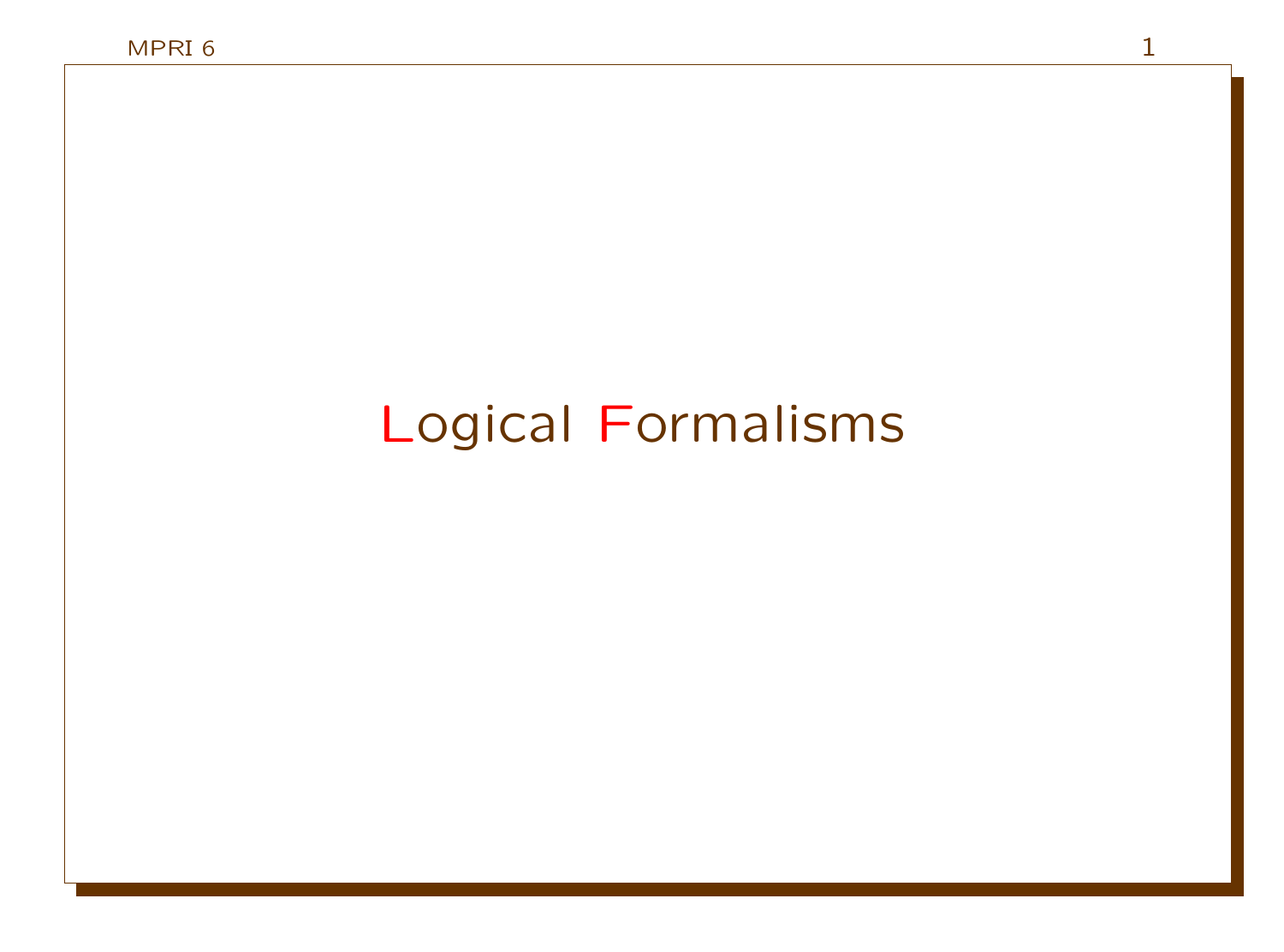# I. Lambda-Calculus

(a crash review)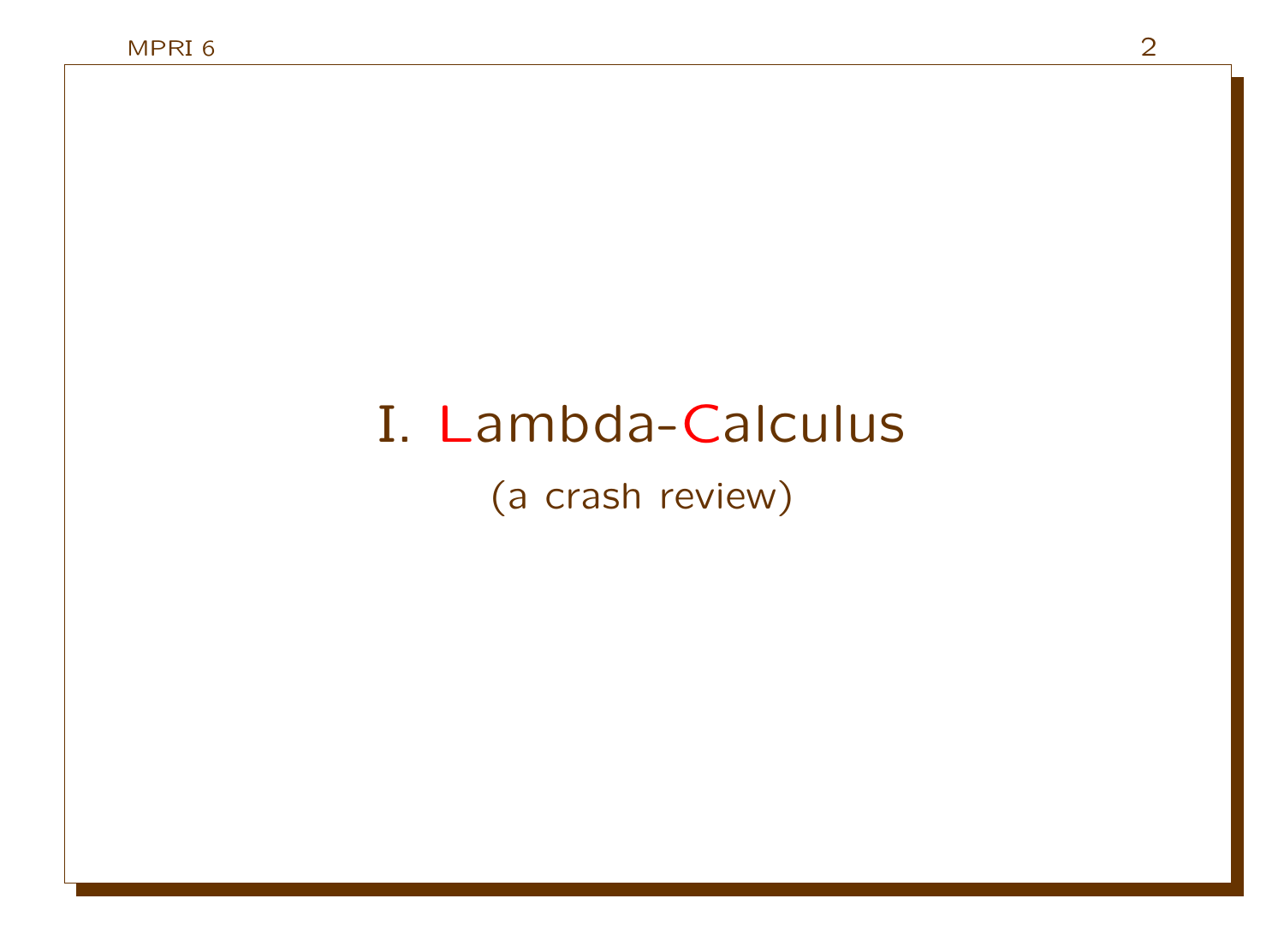### What is lambda-calculus ?

- An intentional theory of functions.
- A simple functional programming language.
- A theory of free- and bound-variables, of scope and substitution.
- The keystone of higher-order syntax and higherorder logic.
- The algebra of natural-deduction proofs.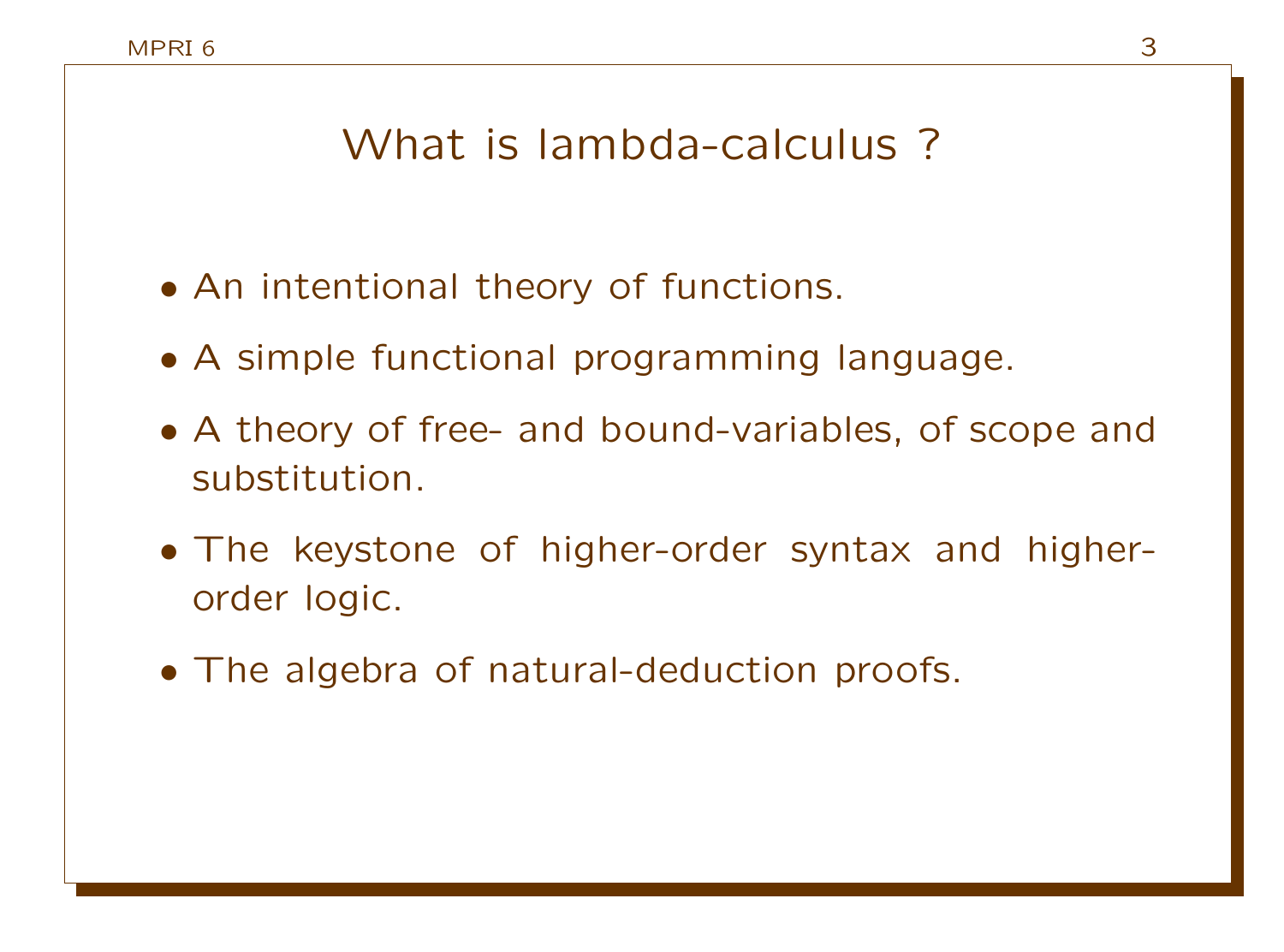### Syntax:

$$
T \ ::= \ x \mid \lambda x \, T \mid (TT)
$$

 $\lambda$  is a binder: thre free occurrences of x in t are bound in  $\lambda x$ , t.

**Warning**: You should solve, once and for all, any problem you could have with the notions of free and bound occurrences of variables.

Reduction rule:  $(\lambda x. t) u \rightarrow_\beta t[x:=u]$ 

**Church-Rosser Theorem:** For all  $\lambda$ -terms t, u, and v such that:

 $t \rightarrow_{\beta} u$  and  $t \rightarrow_{\beta} v$ 

there exists a  $\lambda$ -term w such that:

 $u \rightarrow_{\beta} w$  and  $v \rightarrow_{\beta} w$ 

Corollary: Uniqueness of normal forms.

Turing Completeness: Every recursive function is λ-definable.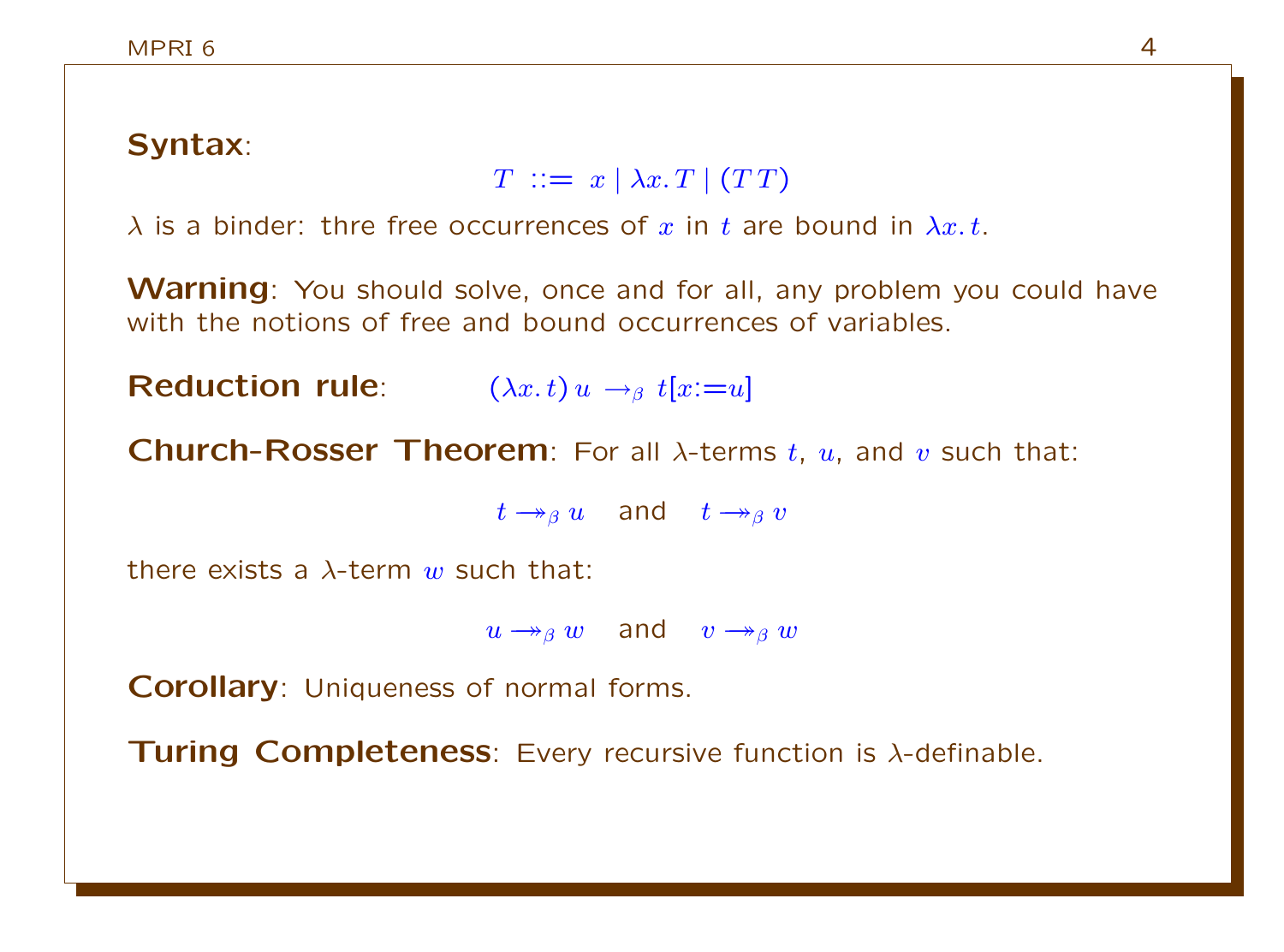### Sense and Denotation

Sense/Denotation (Frege) Intension/Extension (Carnap)

According to Frege, the sense of an expression is its "mode of presentation", while the denotation of an expression is the object it refers to.

For instance, both expressions " $1 + 1$ " and "2" have the same denotation but not the same sense.

F.L.G. Frege (1848–1925)

An intensional proposition is a proposition whose validity is not invariant under extensional substitution.

Frege gives the example of the "morning star" and the "evening star" which both refer to the planet Venus.

Compare "the morning star is the evening star" with "John does not know that the morning star is the evening star".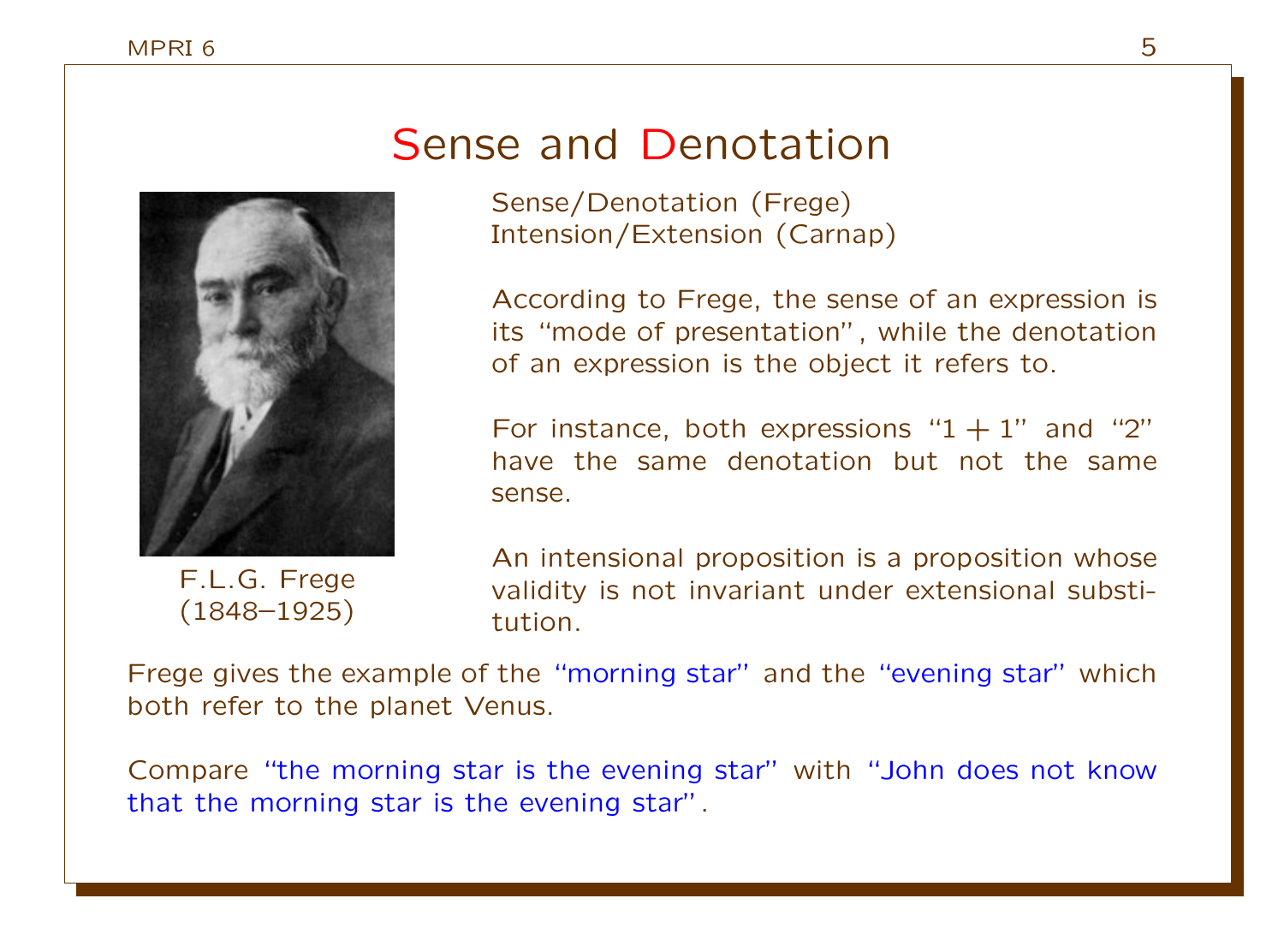### Paradoxes and Type-Theory



B. Russell (1872–1970) Compare:

 $\Omega = \delta \delta$  where  $\delta = \lambda x. x x$ 

with:

$$
X = \{x \mid x \notin x\}
$$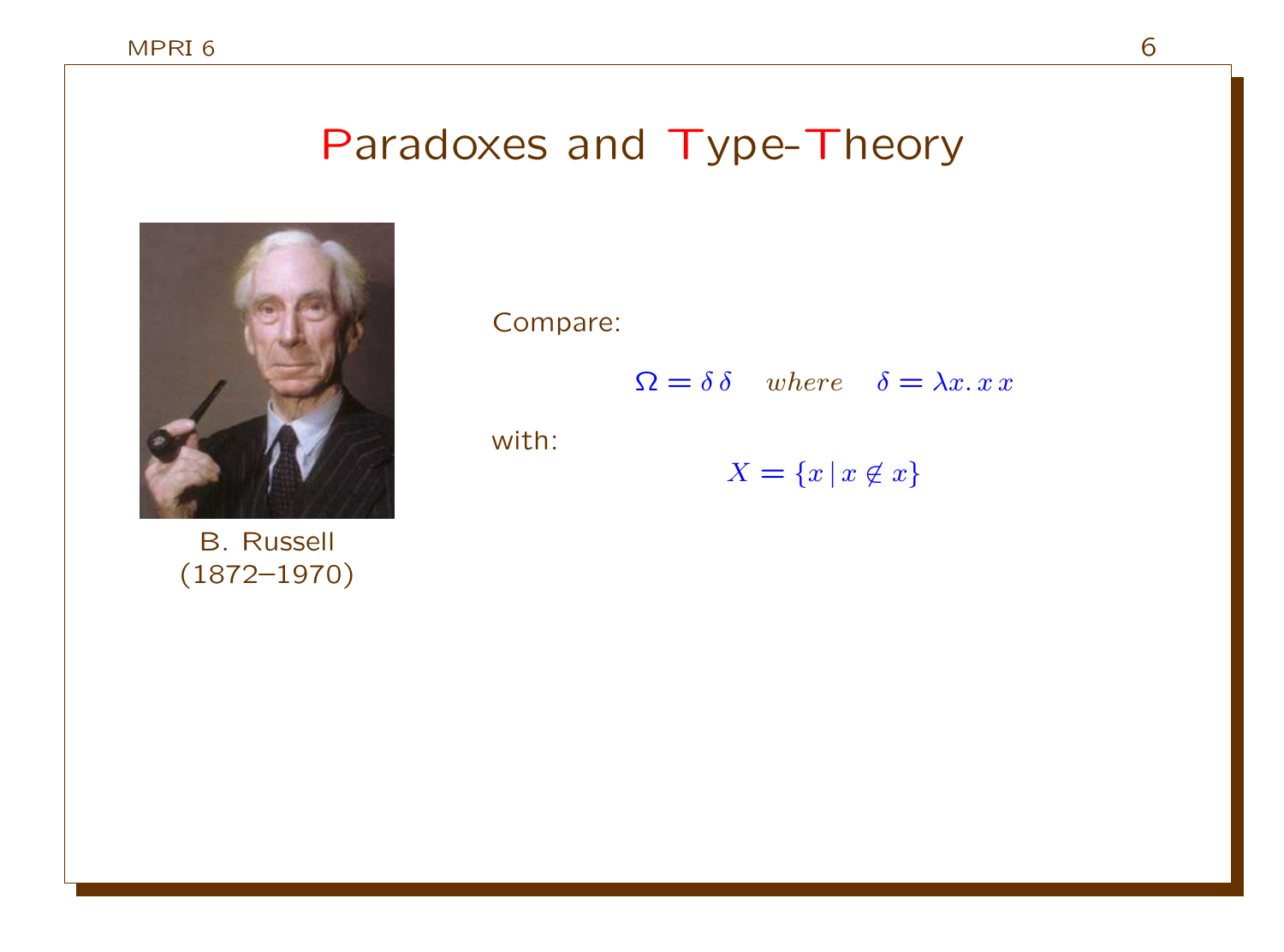## Simply Typed Lambda-Calculus

 $\Gamma, x : A \vdash x : A$ 

| $x:A,\,\Gamma \,\vdash\, t:B$                  | $\begin{array}{ccc}\n\Box \vdash t : A \rightarrow B & \Gamma \vdash u : A\n\end{array}$ |
|------------------------------------------------|------------------------------------------------------------------------------------------|
| $\Gamma \vdash \lambda x. t : A \rightarrow B$ | $\Gamma \vdash (tu): B$                                                                  |

Strong-Normalisation Theorem: There is no infinite reduction sequence.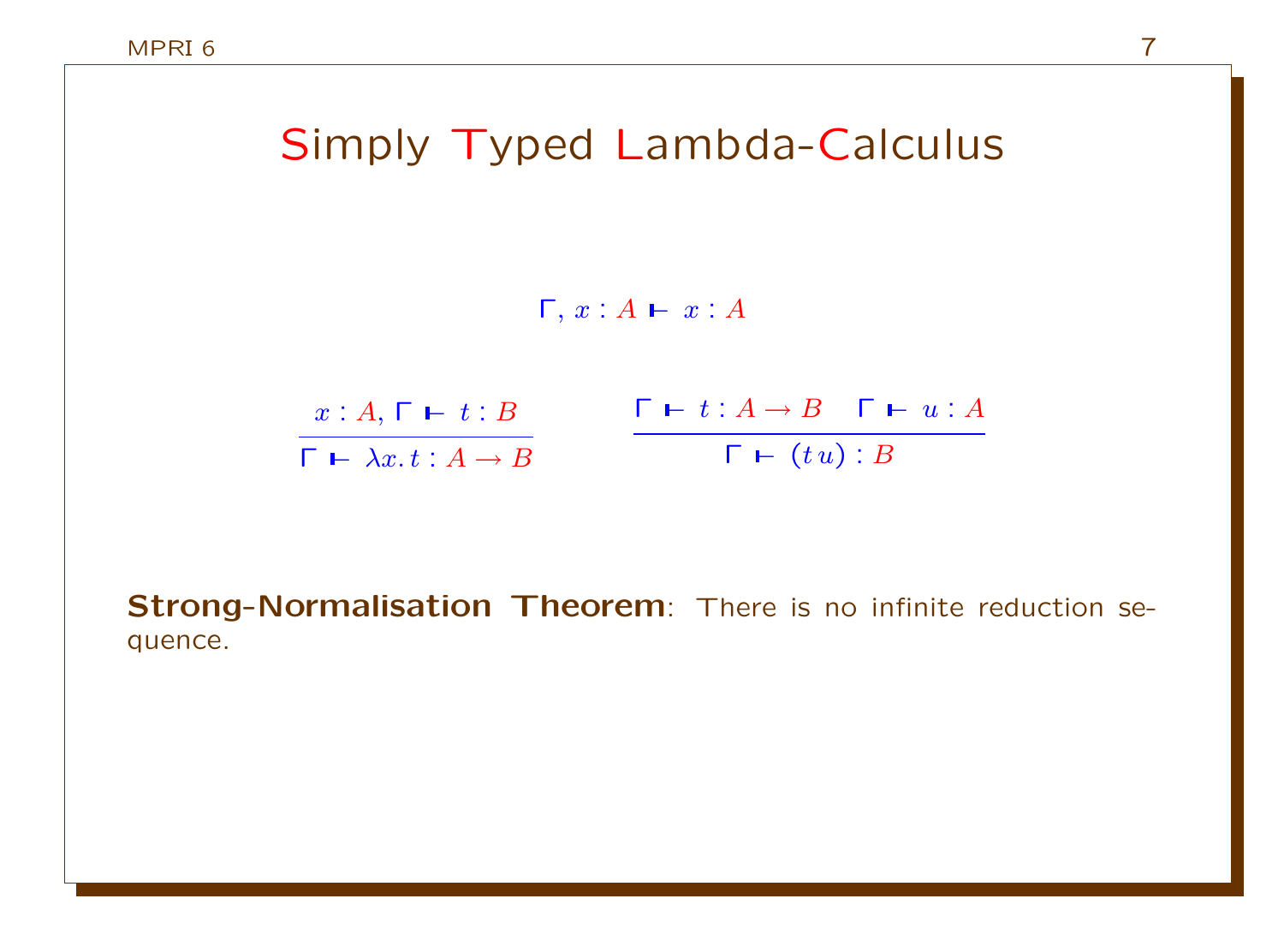### Curry-Howard Isomorphism

| Natural deduction    | $\lambda$ -calculus |
|----------------------|---------------------|
| propositions         | types               |
| connectives          | type constructors   |
| proofs               | terms               |
| introduction rules   | term constructors   |
| elimination rules    | term destructors    |
| active hypotheses    | free variables      |
| discarded hypotheses | bound variables     |
| detour               | redex               |
| detour elimination   | reduction step      |
| proof normalization  | term evaluation     |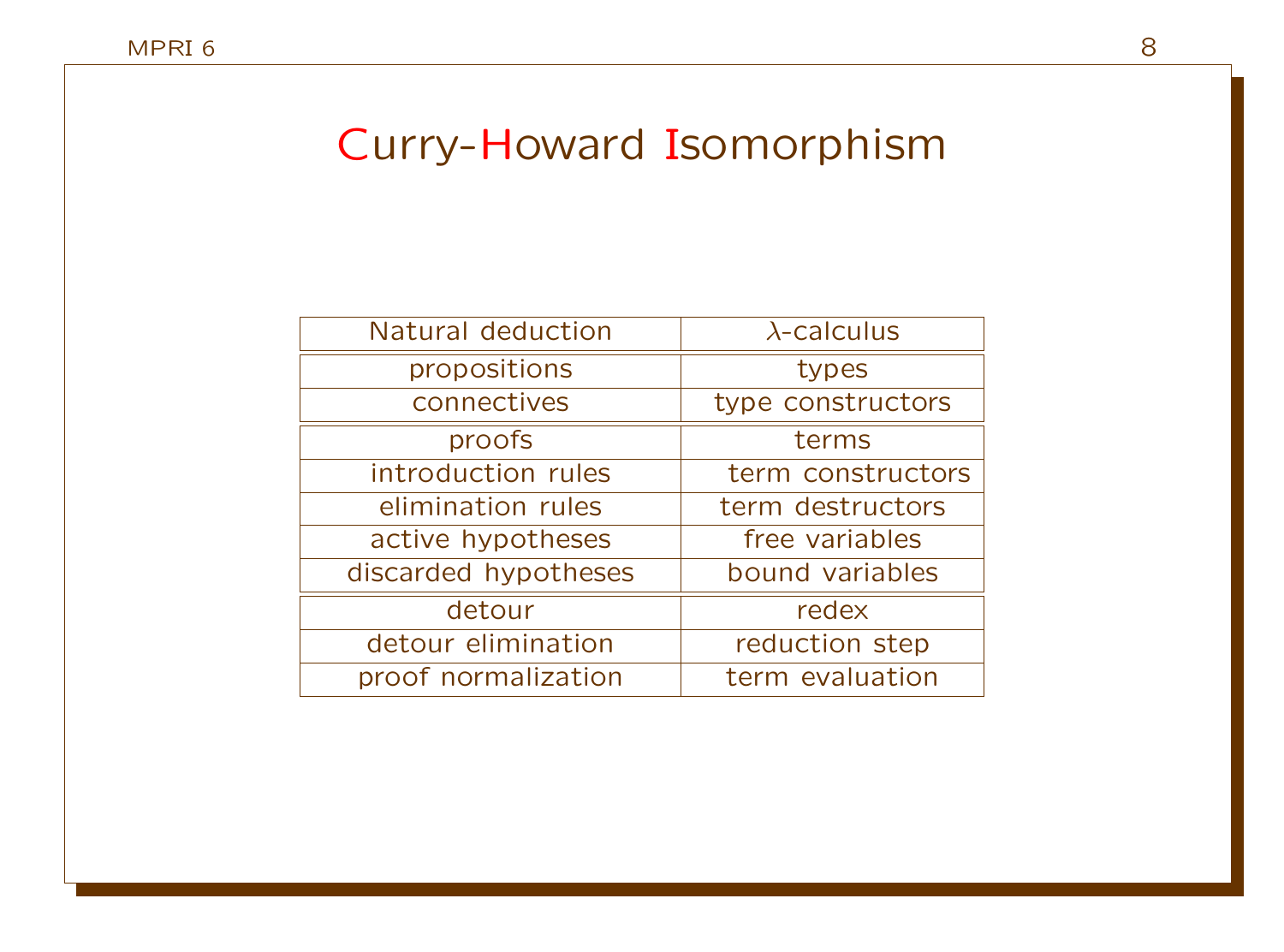# II. Higher-Order Logic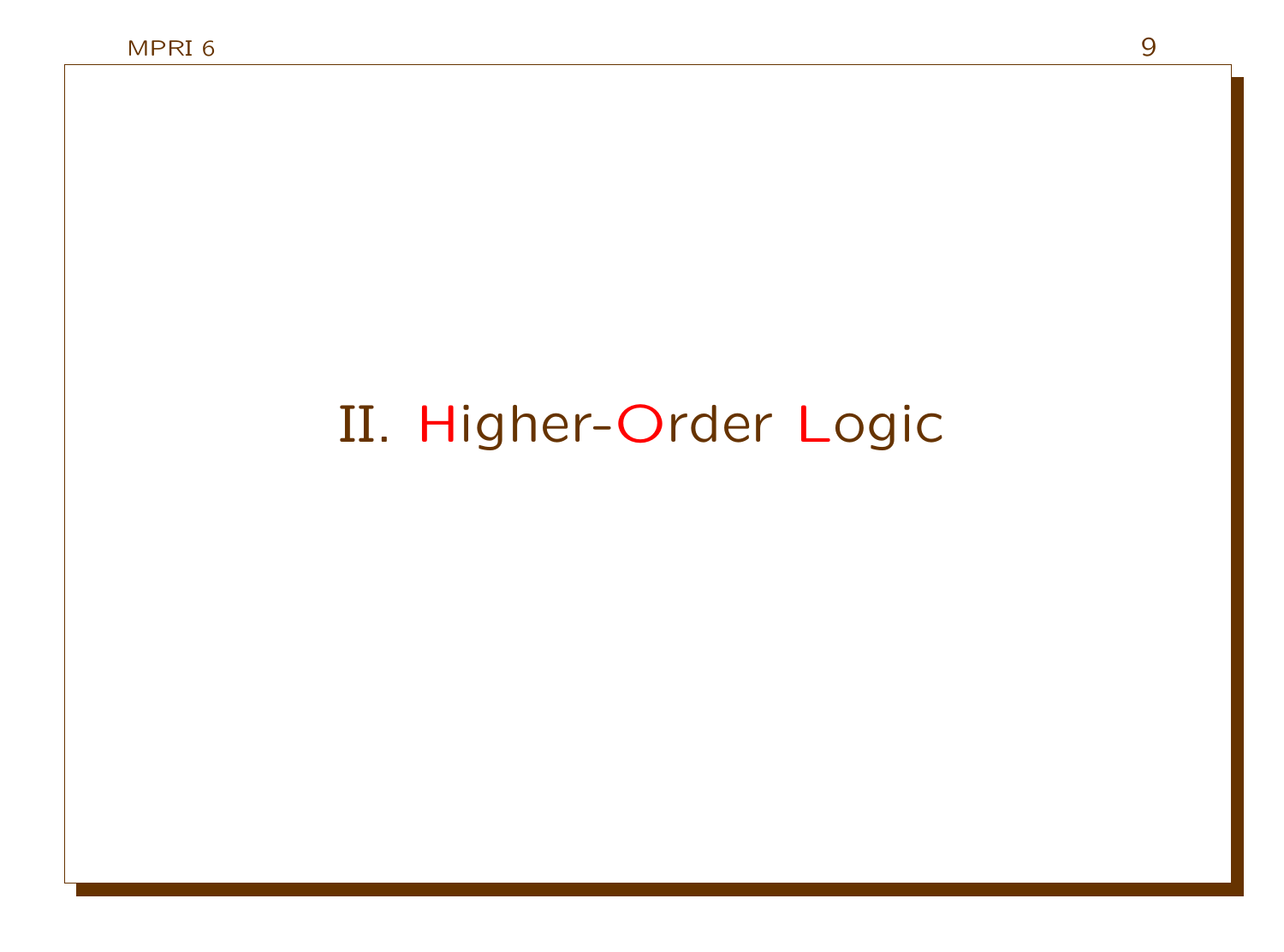### Church's Simple Theory of Types



Two atomic types:

 $l, o$ 

Logical constants:

 $\perp$  :  $\circ$  $\supset$  :  $o \rightarrow o \rightarrow o$  $\forall_{\alpha} : (\alpha \rightarrow o) \rightarrow o$  (at each type  $\alpha$ )

A. Church (1903–1995)

 $\iota$  is the type of individuals and  $\iota$  is the type of propositions.

Formulas are defined to be well-typed  $\lambda$ -terms of type  $\rho$ . We write P  $\supset$ Q and  $\forall x \in P$  for  $\supset P Q$  and  $\forall_{\alpha} (\lambda x \in P)$ , respectively. Similarly for the other connectives  $(\neg, \land, \lor, \equiv, \exists)$ , which are defined in the usual way — the system is classical!

 $t = u$  is defined as  $\forall P.P.t \supset P u$ .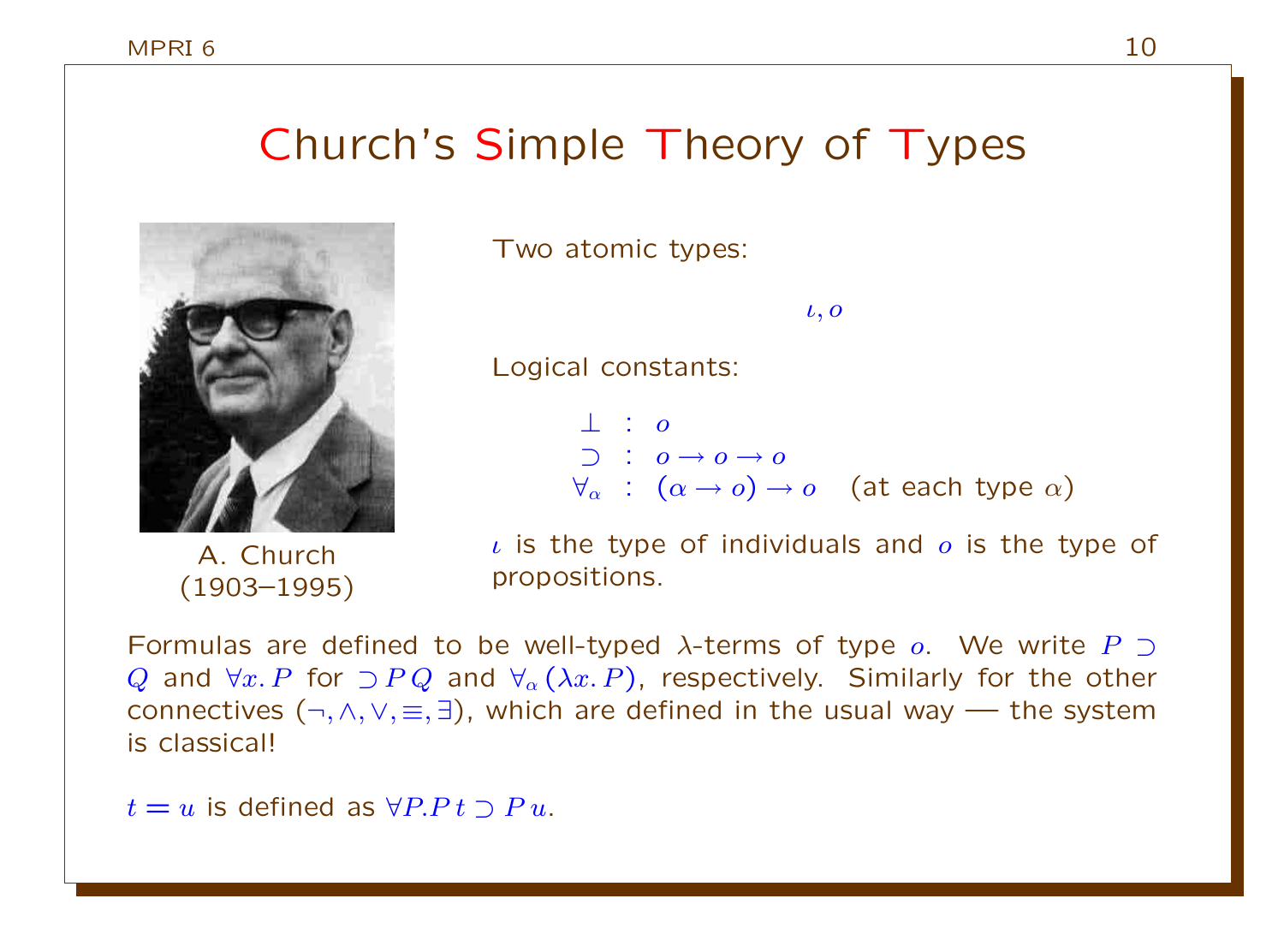| Logical rules:                                         |                                                                                                                                                                                                             |
|--------------------------------------------------------|-------------------------------------------------------------------------------------------------------------------------------------------------------------------------------------------------------------|
|                                                        | $\Gamma, A \vdash A$                                                                                                                                                                                        |
| $\frac{\Gamma, A \vdash B}{\Gamma \vdash A \supset B}$ | $\begin{array}{ccc}\n\Box \vdash A \supset B & \Gamma \vdash A\n\end{array}$<br>$\begin{array}{c c}\n\hline\n\text{F} & \text{F} & B\n\end{array}$                                                          |
|                                                        |                                                                                                                                                                                                             |
|                                                        | $\frac{\Gamma \vdash A}{\Gamma \vdash \forall_{\alpha} (\lambda x_{\alpha}.A)}$ $x$ of type $\alpha, x \notin FV(\Gamma)$<br>$\frac{\Gamma \vdash \forall_{\alpha} A}{\Gamma \vdash AB}$ B of type $\alpha$ |
|                                                        | $\frac{\Gamma, \neg A \vdash \bot}{\Gamma \vdash A}$                                                                                                                                                        |
| <b>Conversion rule:</b>                                |                                                                                                                                                                                                             |
|                                                        | $\frac{\Gamma \vdash A}{\Gamma \vdash B}$ where $A =_\beta B$                                                                                                                                               |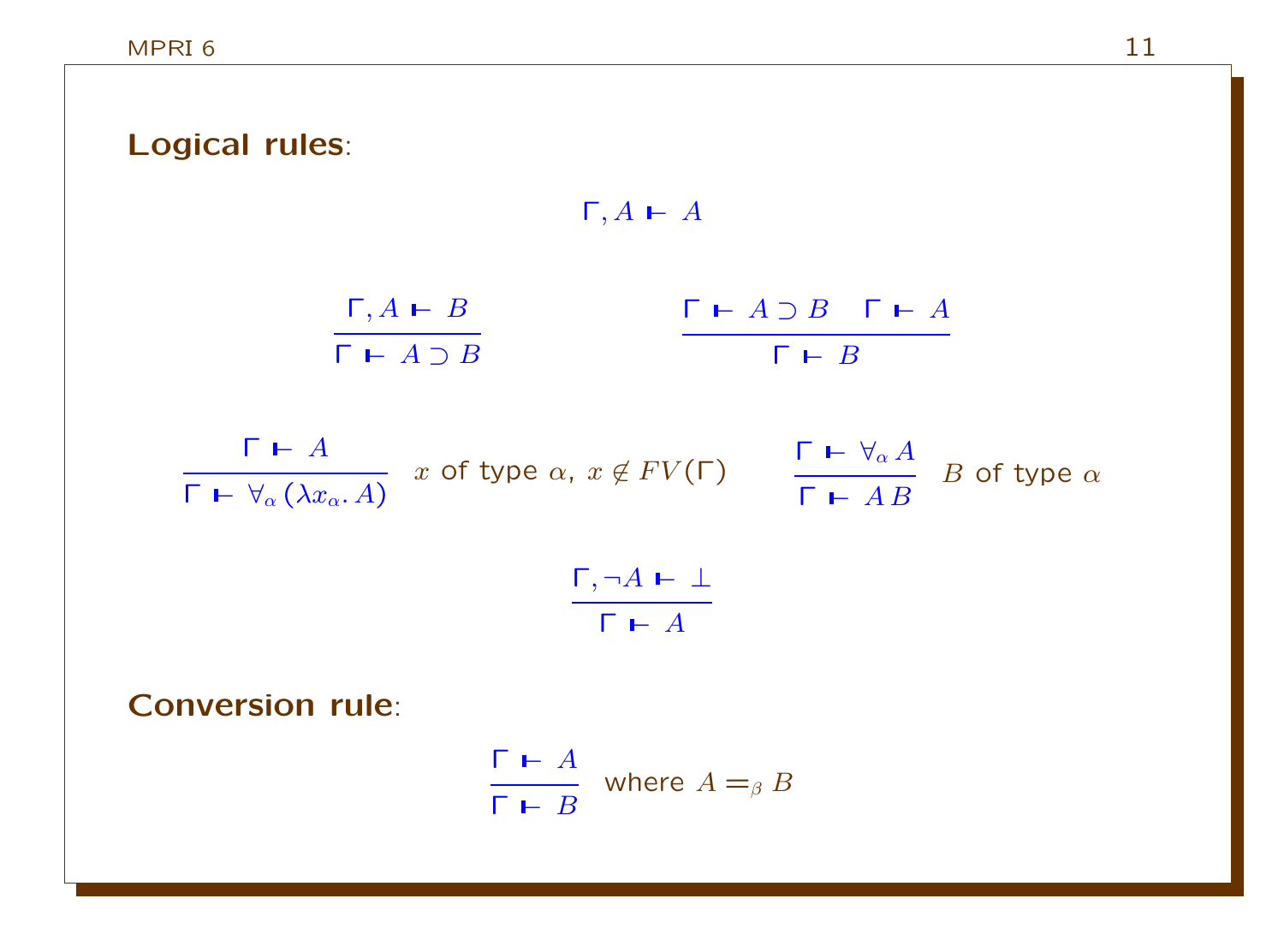#### Extensionality axioms:



 $\Gamma$   $\vdash$   $(A \equiv B) \supset (A = B)$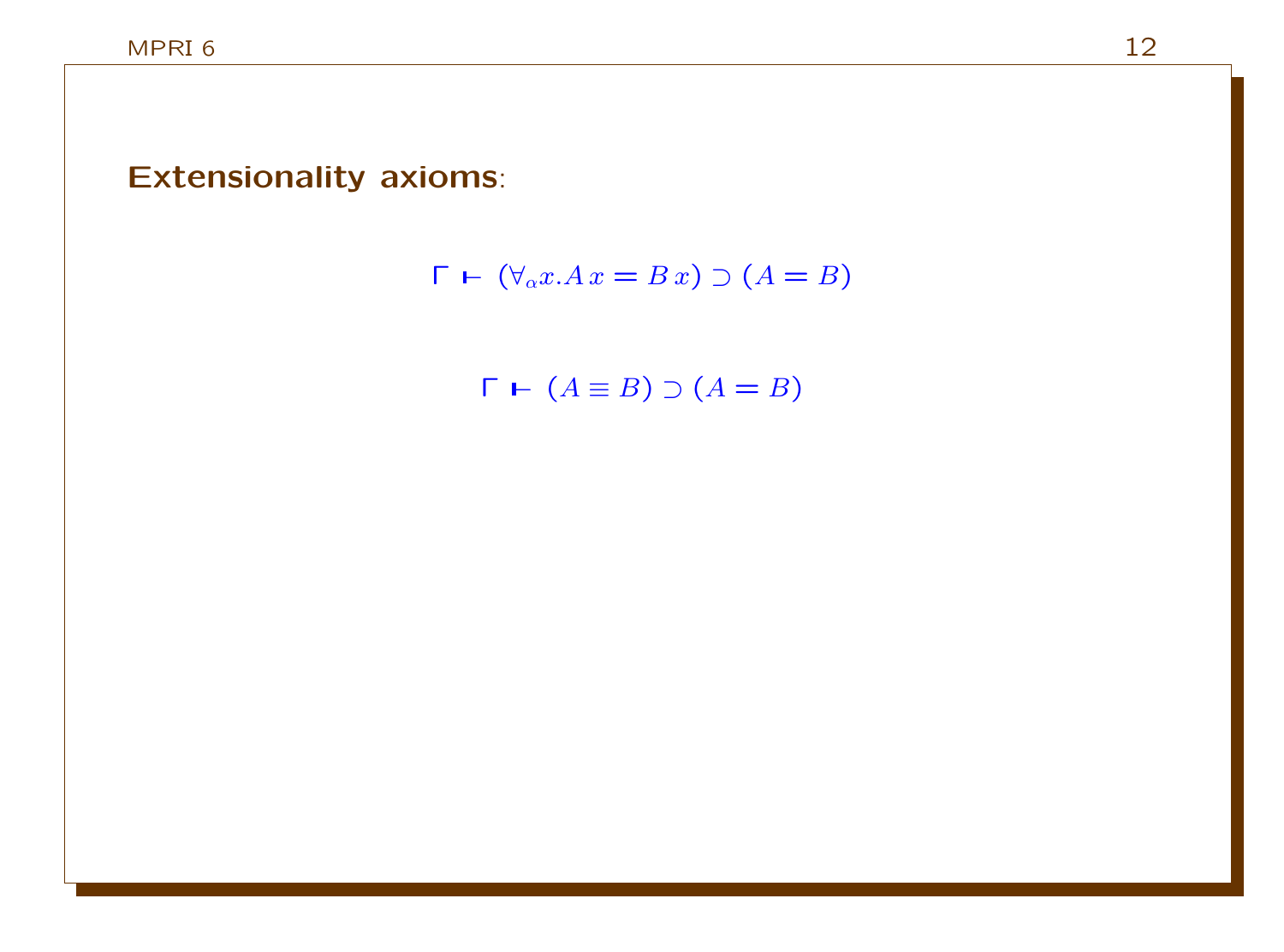Higher-order logic as a set theory

 ${x | P}$  as  $\lambda x.P$  $t \in A$  as  $At$ 

#### Expressive Power

$$
S \stackrel{\triangle}{=} (\forall x. sx \neq 0) \land (\forall xy. sx = sy \supset x = y)
$$
  

$$
N \stackrel{\triangle}{=} \lambda x. (\forall R. R0 \land (\forall y. Ry \supset R(sy)) \supset Rx)
$$

The only model of S  $\land \forall x. N x$  is the set of natural numbers.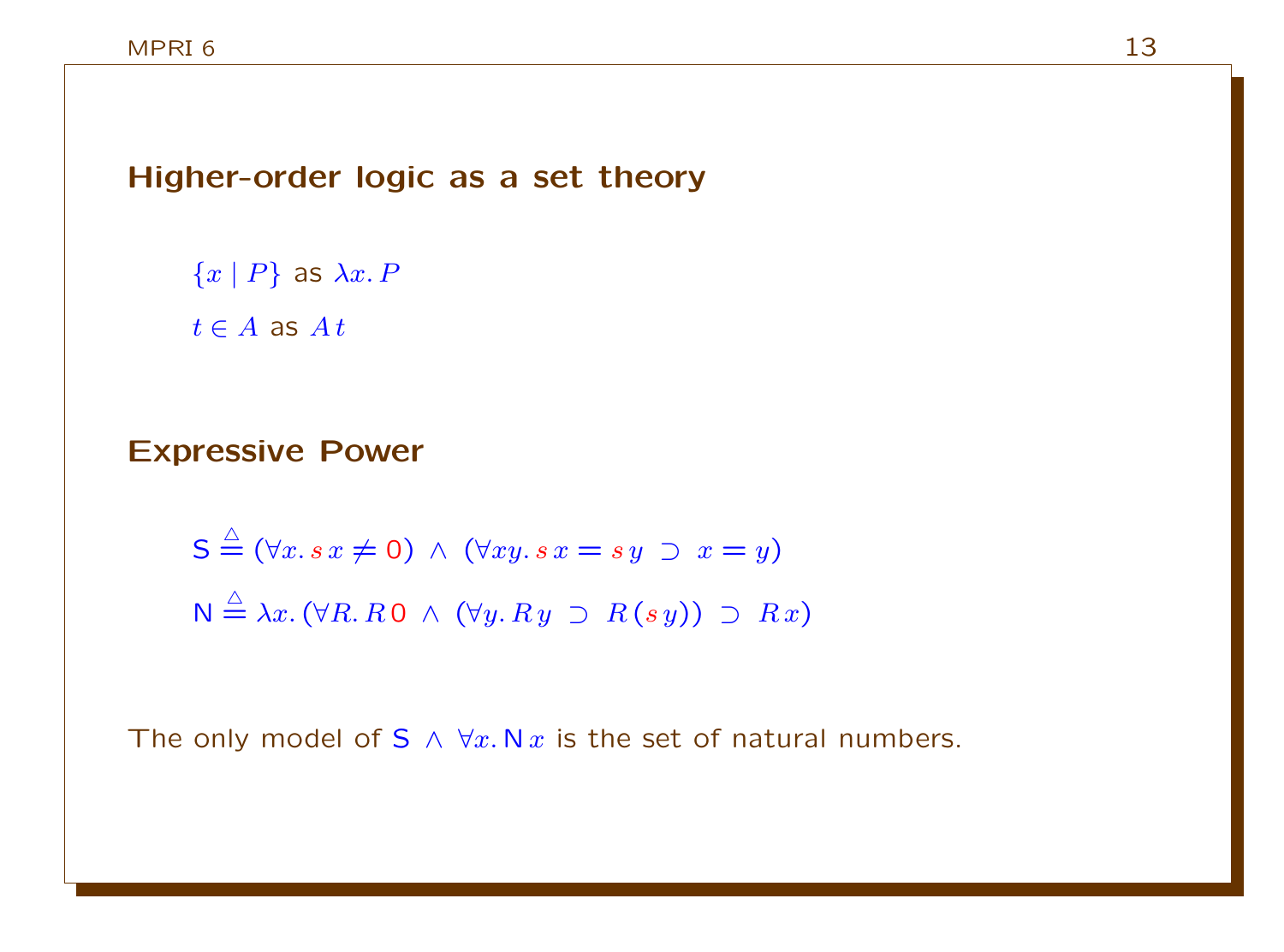Let  $\phi$  be a formula of Peano's Arithmetic, and define  $\phi^N$  as follows:

- $\phi^N = \phi$ , for  $\phi$  an atomic formula,
- $\bullet$   $(\neg \phi)^{\mathbb{N}} = \neg \phi^{\mathbb{N}}$ ,
- $(\phi * \psi)^N = \phi^N * \psi^N$ , for  $* \in {\wedge, \vee, \supset, \equiv}$ ,
- $(\forall x. \phi)^N = \forall x. (\mathsf{N} x \supset \phi^N)$ ,
- $(\exists x. \phi)^N = \exists x. (N x \land \phi^N).$

Let D be the conjunction of the universal closures of the defining equations for addition and multiplication, and let PA be S  $\land \forall x.\mathsf{N}\,x \land \mathsf{D}$ .

Then, the formula PA  $\supset \phi$  is valid if and only if  $\phi$  is true in the standard model of Peano's arithmetic.

Corollary: incompleteness of higher-order logic.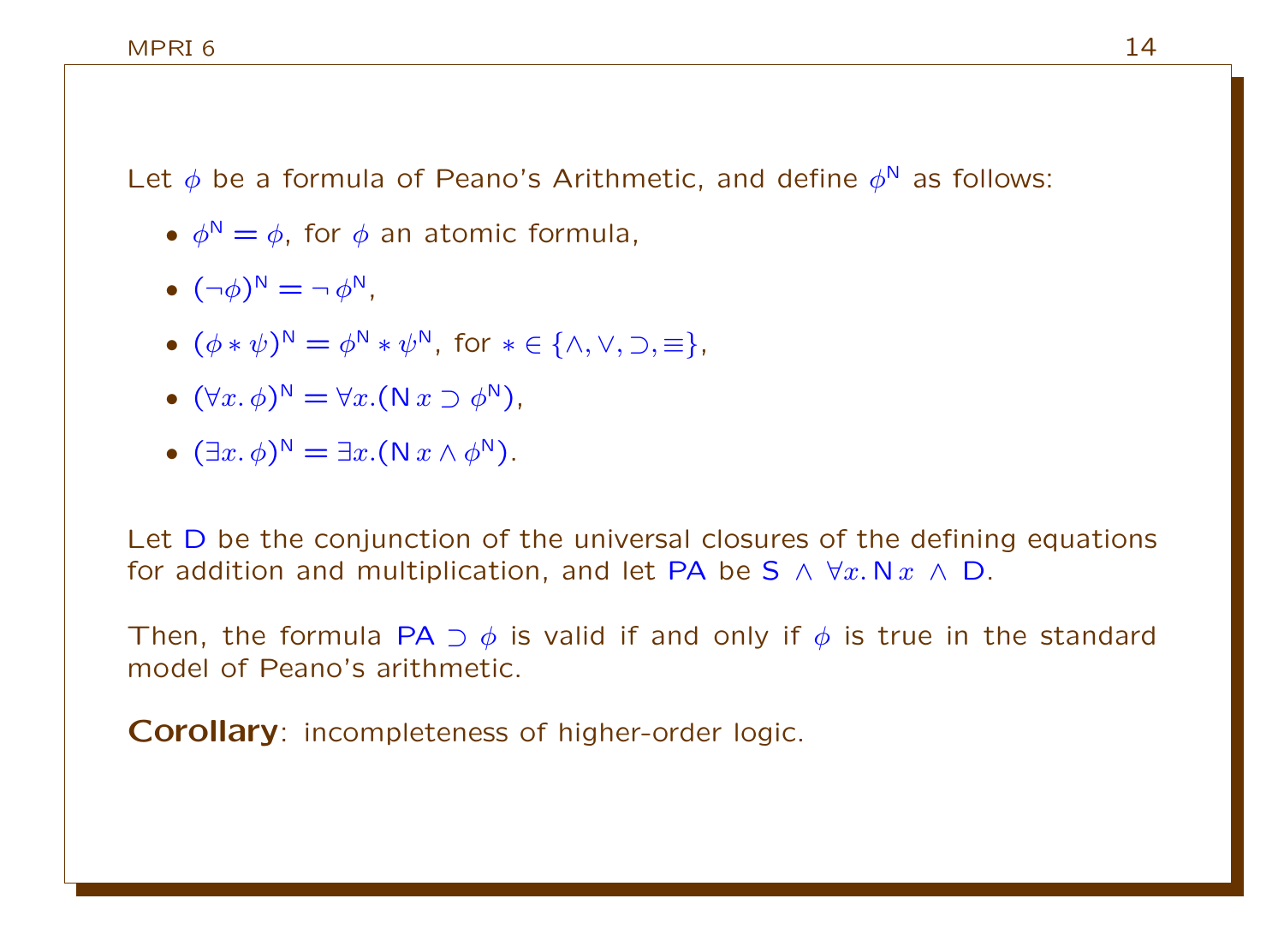# III. Modal Logic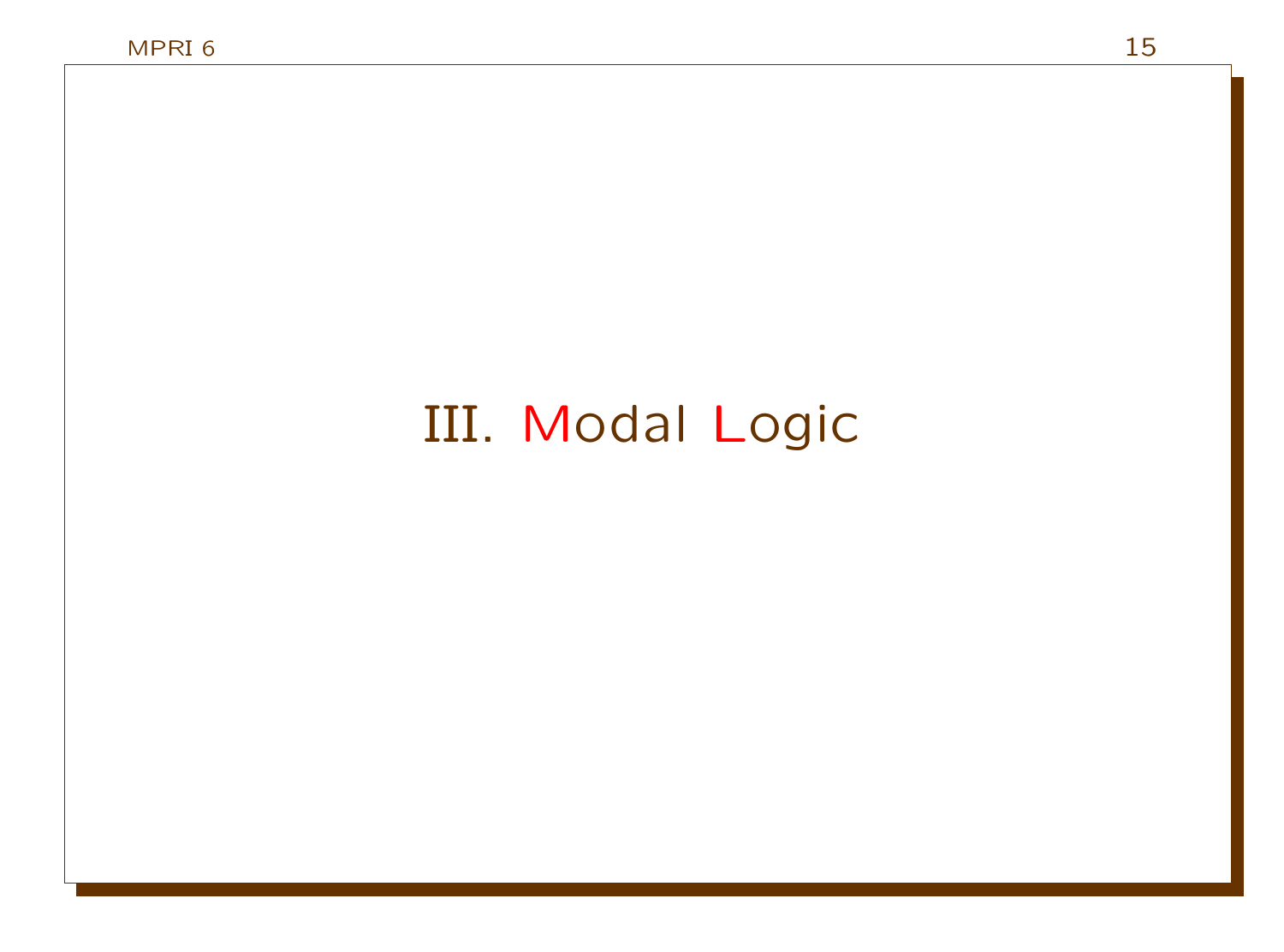### Necessity and Possibility



A proposition is necessarily true if it is true in all possible worlds.

A proposition is possibly true if it is true in at least one possible world.

Dr. Pangloss in Voltaire's Candide.

G.W. von Leibniz (1646–1716)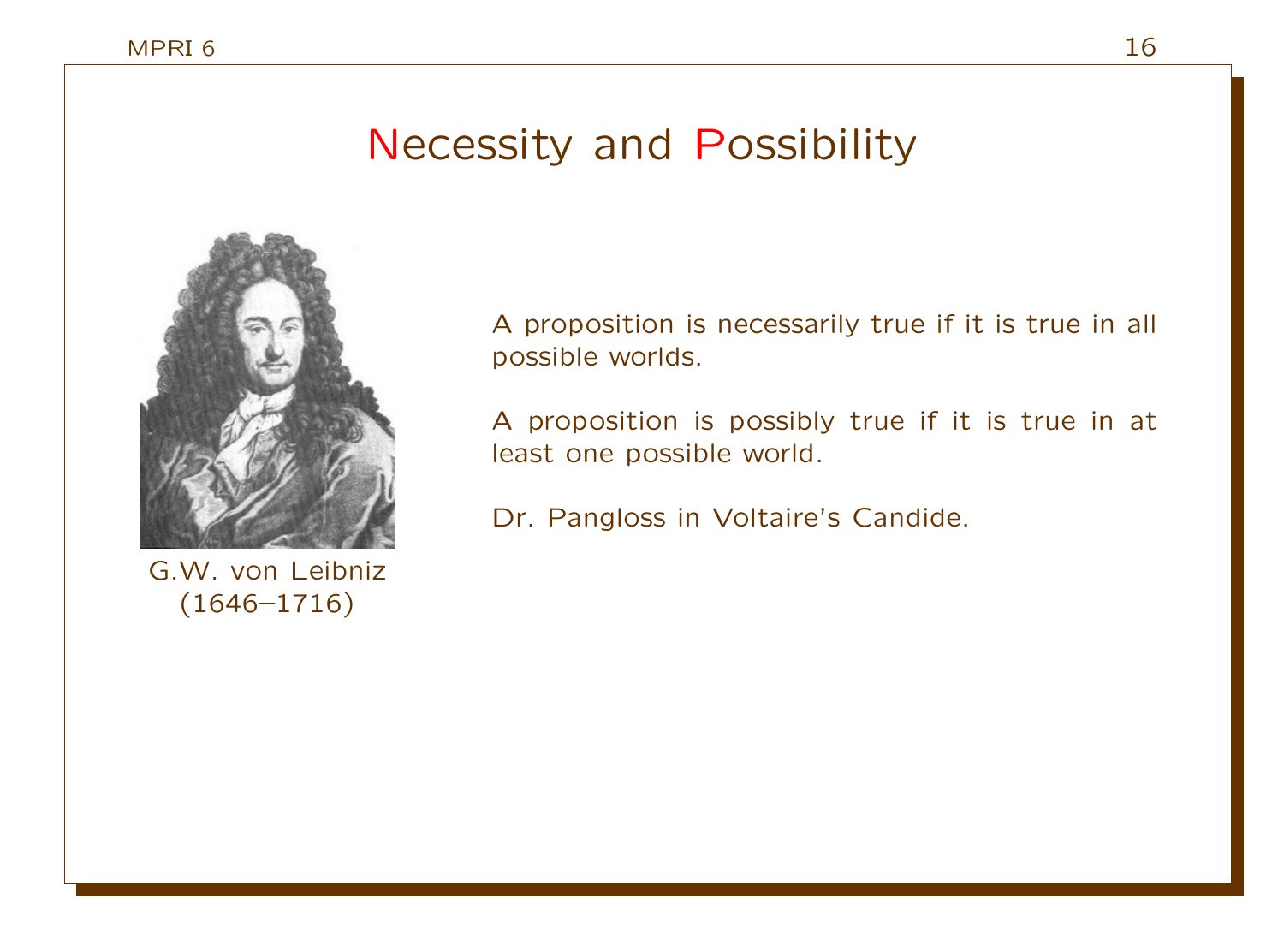#### Syntax:

 $F$  :  $= a \mid \neg F \mid F \vee F \mid \Box F$ 

Define the other connectives in the usual way. Define  $\Diamond A$  as  $\neg \Box \neg A$ .

 $\Box A$  stands for "necessarily A".  $\Diamond A$  stands for "possibly A".

### Validity:

let  $M = \langle W, P \rangle$ , where W is a set of "possible worlds", and P is a function that asigns to each atomic proposition a subset of  $W$ .

 $\mathcal{M}, s \models a \text{ iff } s \in P(a).$ 

 $\mathcal{M}, s \models \neg A$  iff not  $\mathcal{M}, s \models A$ .

 $M, s \models A \vee B$  iff either  $M, s \models A$  or  $M, s \models B$ , or both.

 $\mathcal{M}, s \models \Box A$  iff for every  $t \in W$ ,  $\mathcal{M}, t \models A$ .

It is easy to establish that:

 $\mathcal{M}, s \models \Diamond A$  iff for some  $t \in W$ ,  $\mathcal{M}, t \models A$ .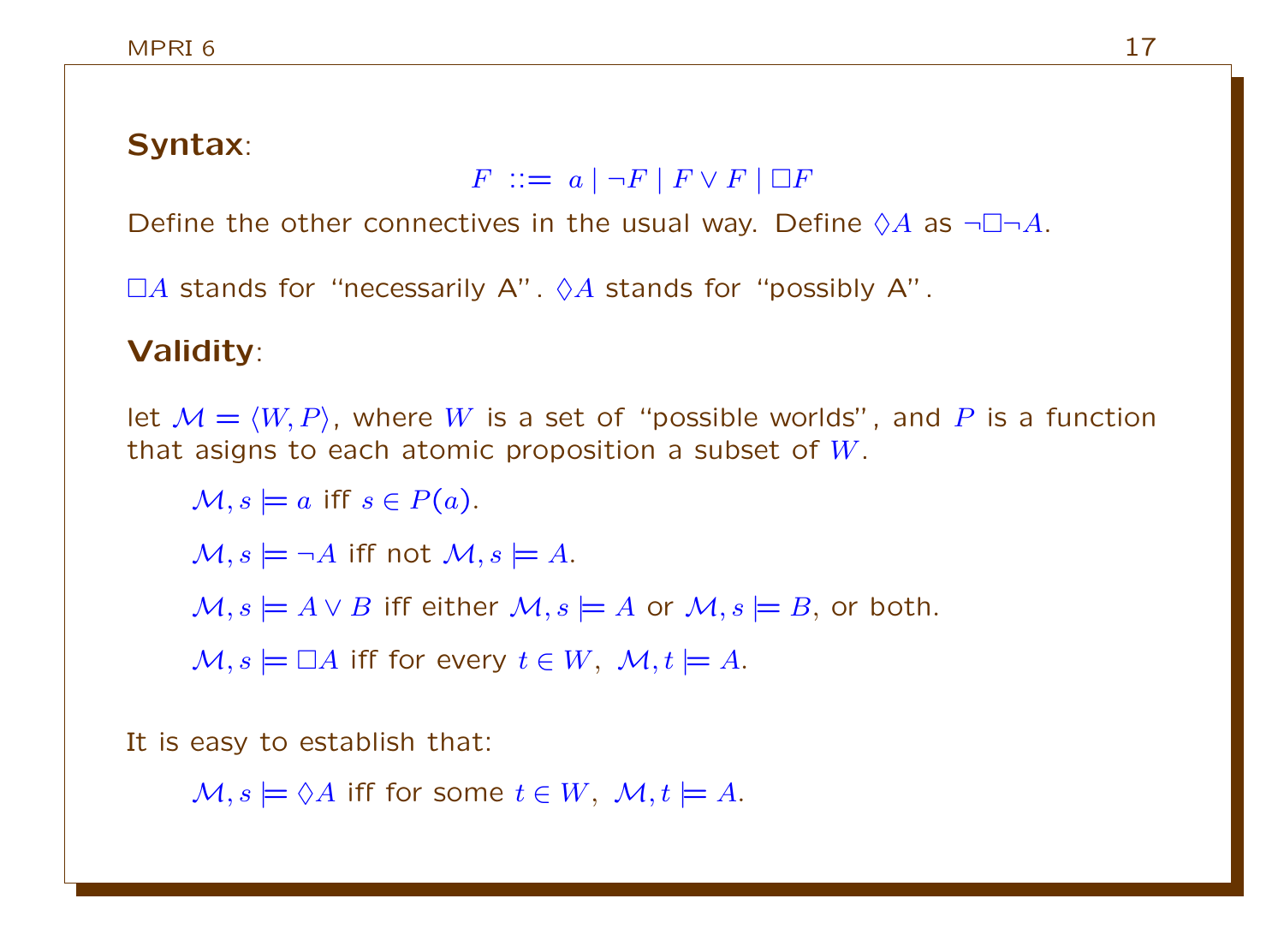### System S5:

- (P) all propositional tautologies
- $(K)$   $\Box(A \supset B) \supset (\Box A \supset \Box B)$
- $(T)$   $\Box A \supset A$
- $(5)$   $\Diamond A \supset \Box \Diamond A$

Rule of necessitation:

#### Modus ponens:

| $A \supset B$ | $\overline{\phantom{a}}$ |
|---------------|--------------------------|
| В             |                          |
|               |                          |
| $\bm{A}$      |                          |
| $\Box A$      |                          |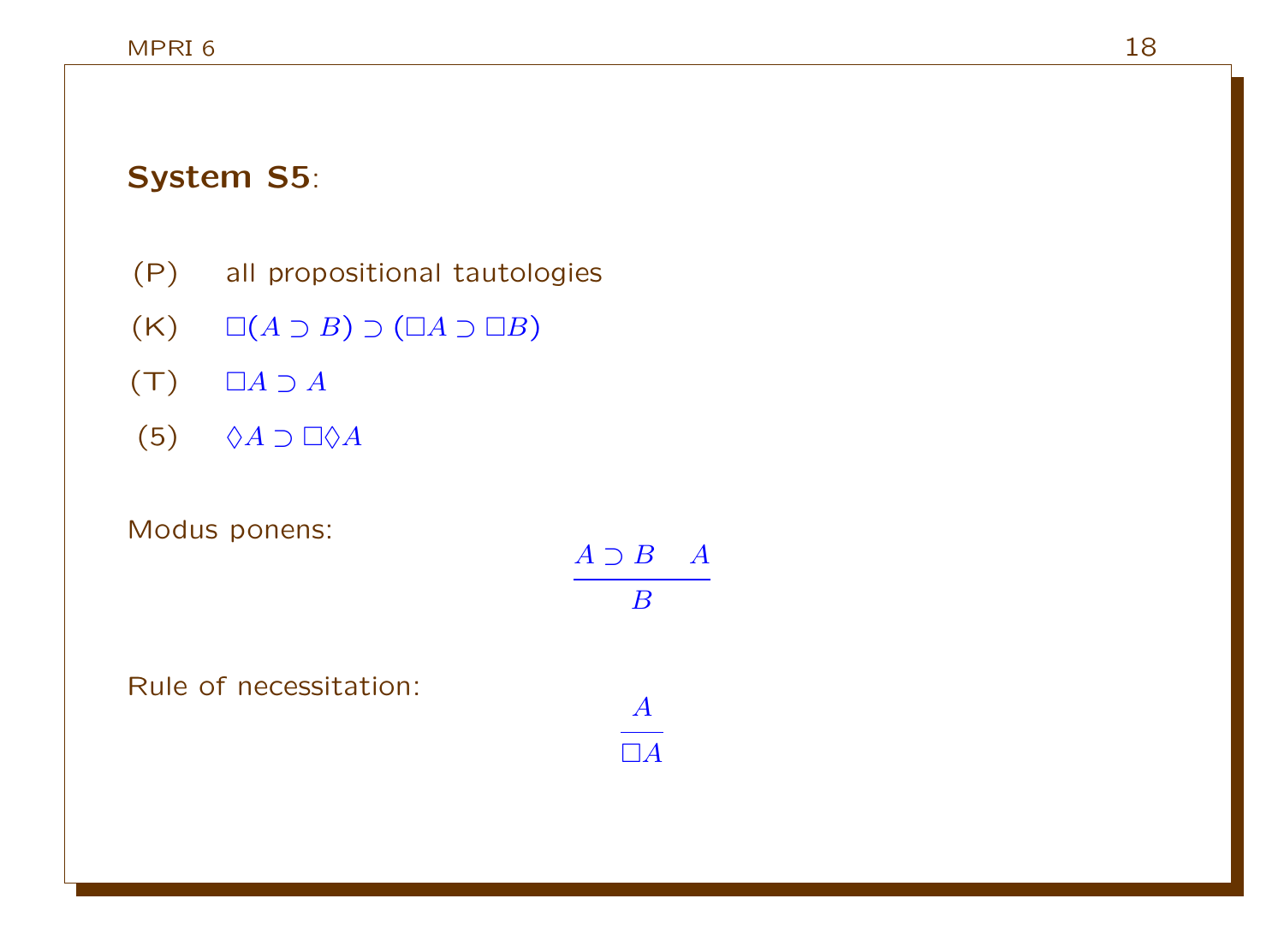### Kripke Semantics:

let  $M = \langle W, R, P \rangle$ , where W is a set of "possible worlds", R is a binary relation over  $W$ , and  $P$  is a function that asigns to each atomic proposition a subset of W.

B

A  $\Box A$ 

 $M, s \models \Box A$  iff for every  $t \in W$  such that  $sRt, M, t \models A$ .

 $M, s \models \Diamond A$  iff for some  $t \in W$  such that  $sRt, M, t \models A$ .

### System K:

(P) all propositional tautologies  $(K) \square (A \supset B) \supset (\square A \supset \square B)$ Modus ponens:  $A \supset B$   $A$ 

Rule of necessitation: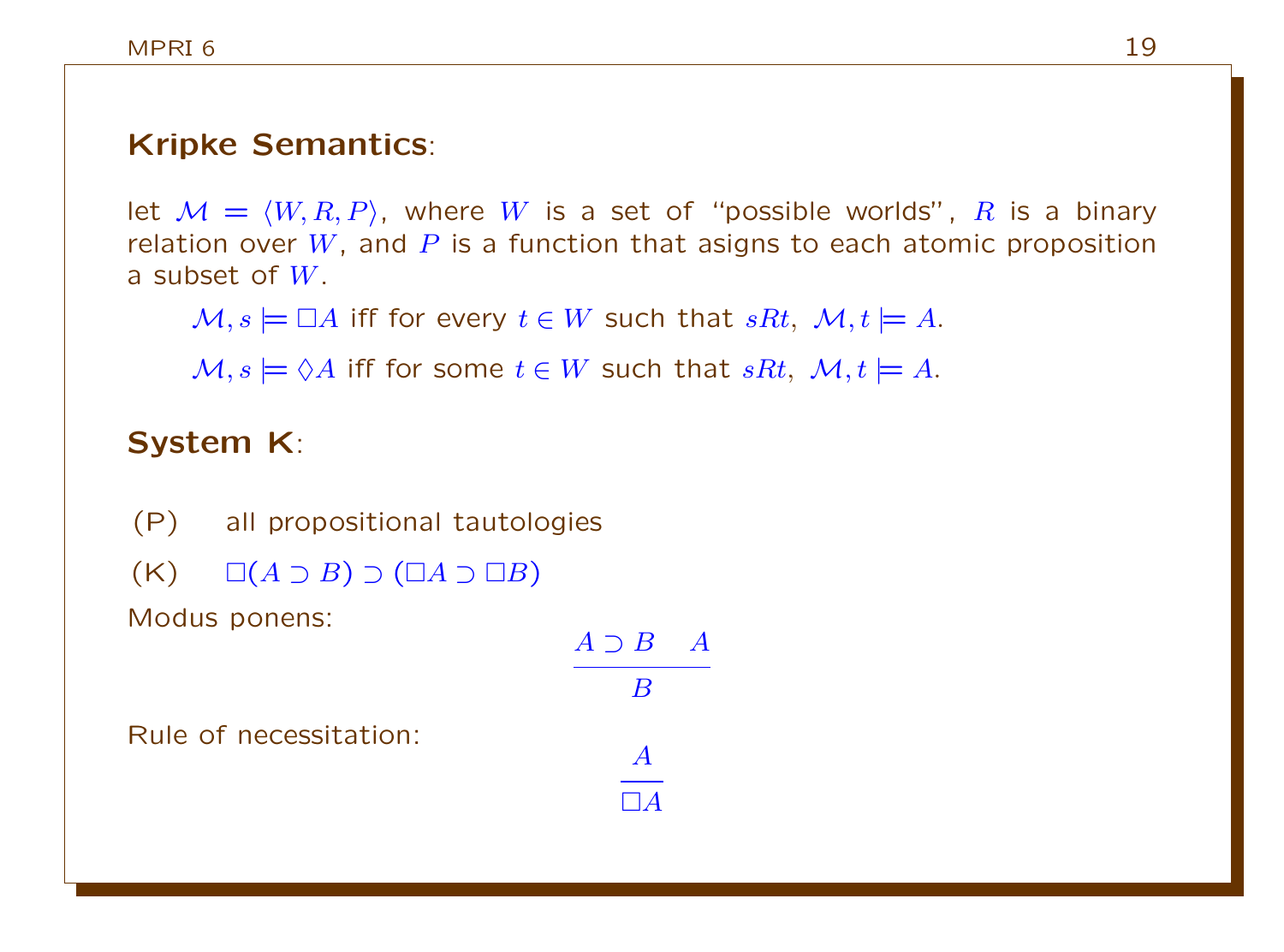The following theorems of S5 are not valid in the class of all Kripke models:

- $(D)$   $\Box A \supset \Diamond A$
- $(T)$   $\Box A \supset A$
- $(B)$   $A \supset \Box \Diamond A$
- $(4)$   $\Box A \supset \Box \Box A$
- (5)  $\Diamond A \supset \Box \Diamond A$

A binary relation  $R \in W \times W$  is serial if and only if for every  $s \in W$  there exists  $t \in W$  such that  $sRt$ .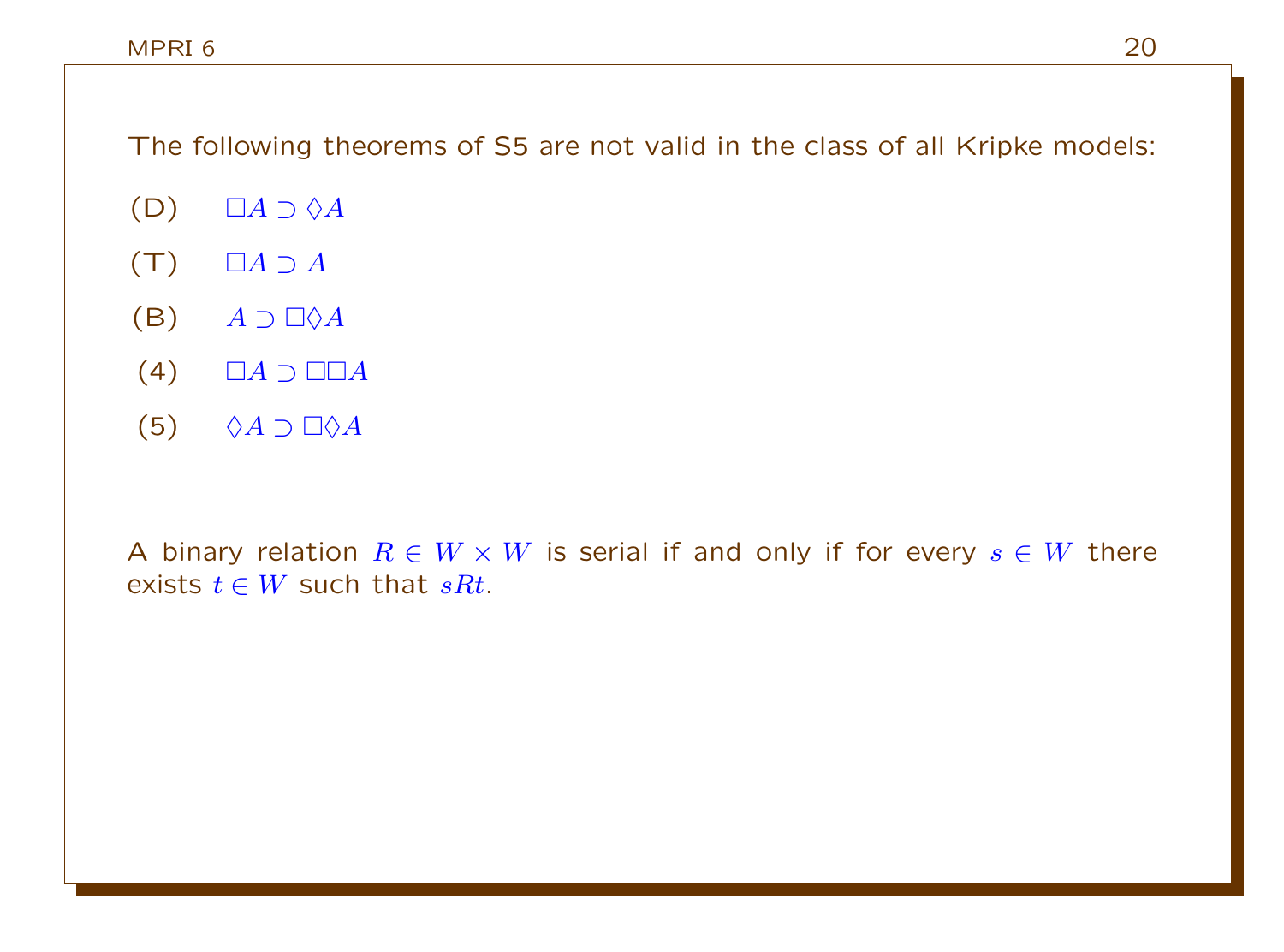### Some well-known systems

| KD   | basic deontic logic                             | serial                           |
|------|-------------------------------------------------|----------------------------------|
| ' KT | basic alethic logic                             | reflexive                        |
|      | KTB   Brouwersche system   reflexive, symmetric |                                  |
|      | KT4   Lewis' S4                                 | reflexive, transitive            |
|      | KT5   Lewis' S5                                 | reflexive, symmetric, transitive |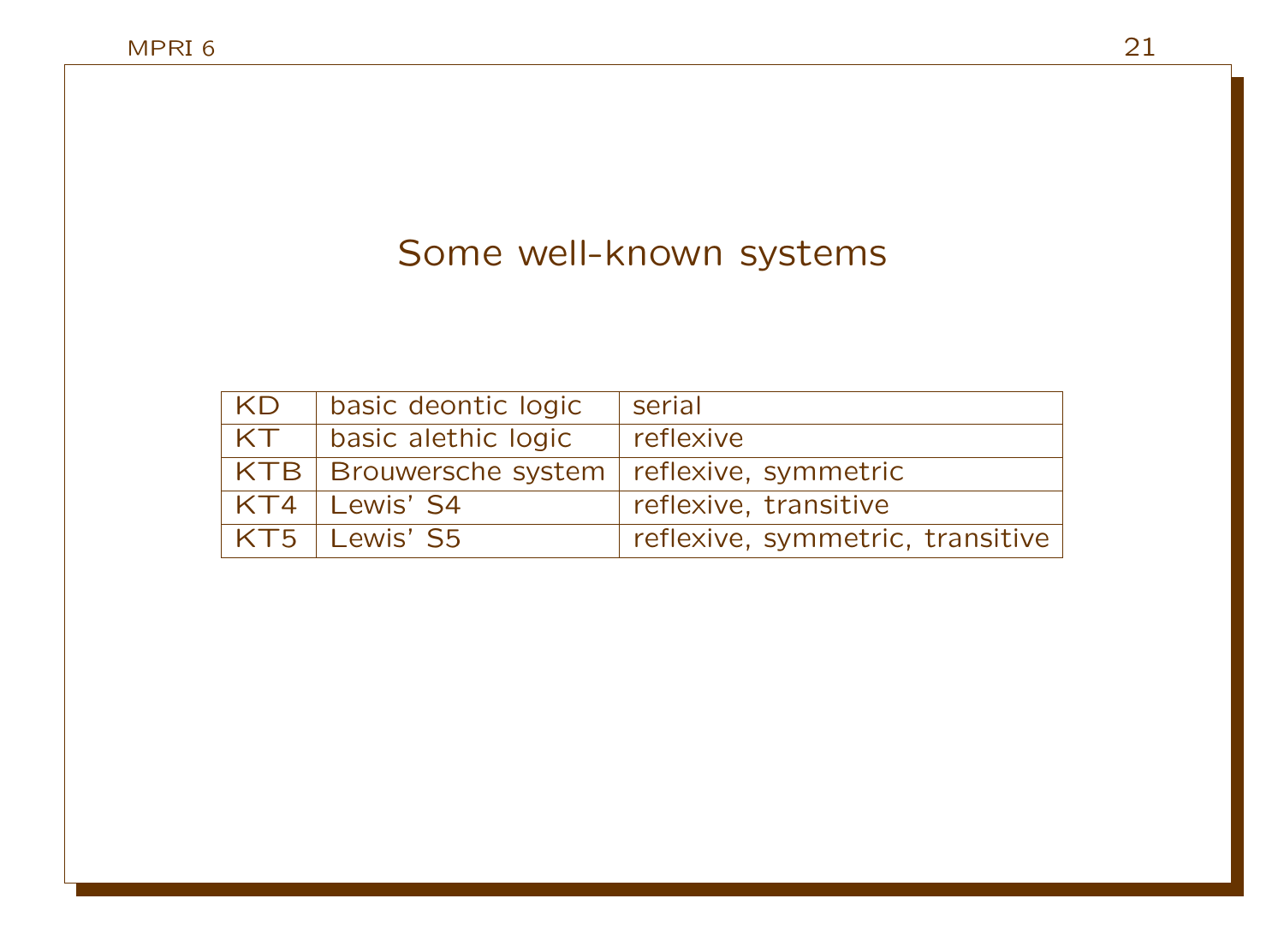# IV. Hybrid Logic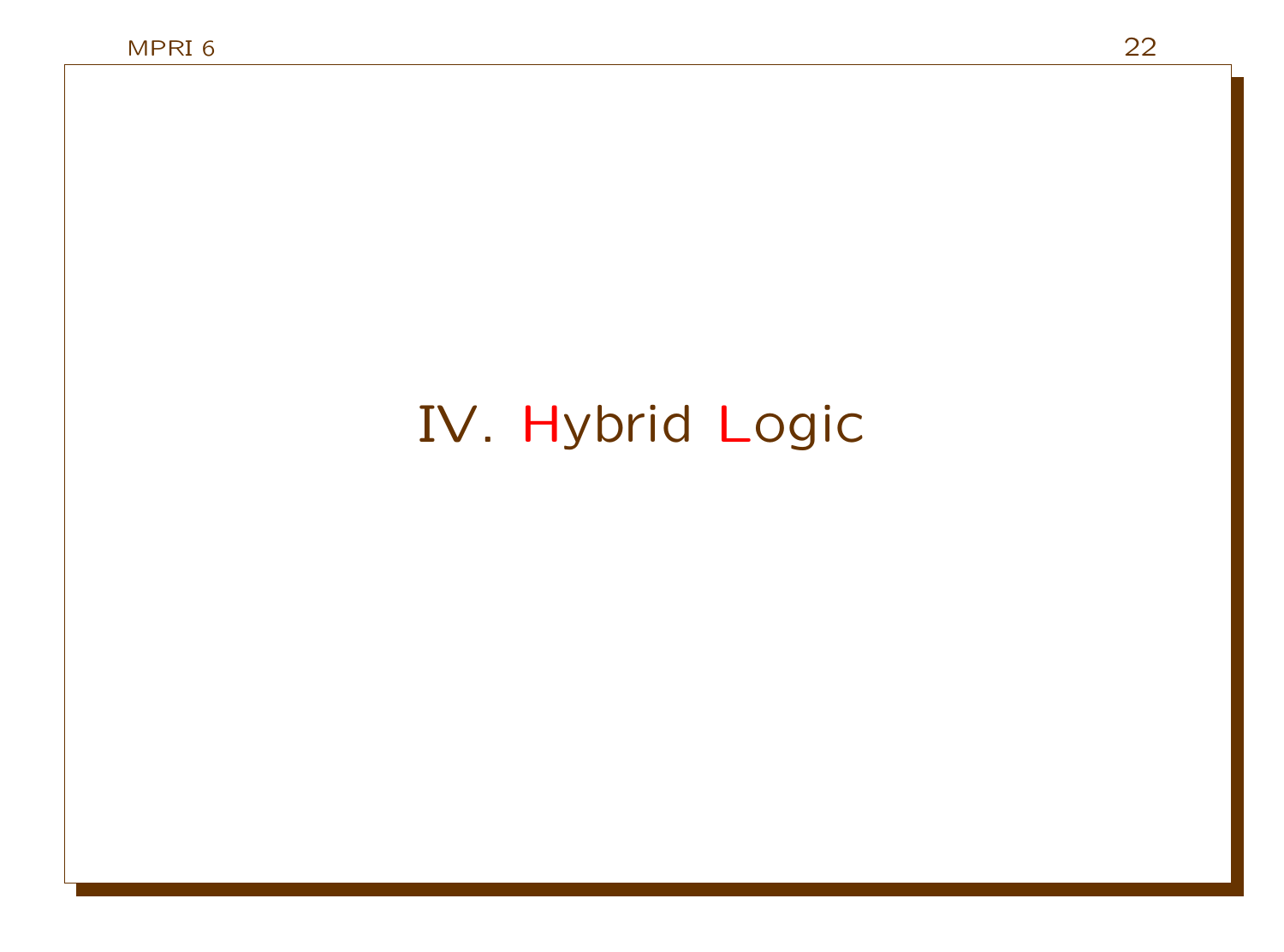Key idea: provide the formula language with explicit means of speaking about worlds!

#### Syntax:

Two sorts of atoms: usual atomic propositions  $(a, b, c, \ldots)$ , and nominals  $(i, j, k, \ldots)$ . Nominals will be used for naming worlds.

 $F$  ::=  $a \mid i \mid \neg F \mid F \vee F \mid \Box F \mid \bot i. F \mid \mathcal{Q}_i F$ 

↓ is a binder: the free occurrences of i in A are bound in  $\downarrow i$ . F. On the, other hand, @ is simply a binary connectives whose first term must be a nominal.

Intuition: L is used for naming the "here-and-now". It allows a nominal to be bound to the current world.  $\mathbb{Q}_iA$  asserts that proposition A holds at world i.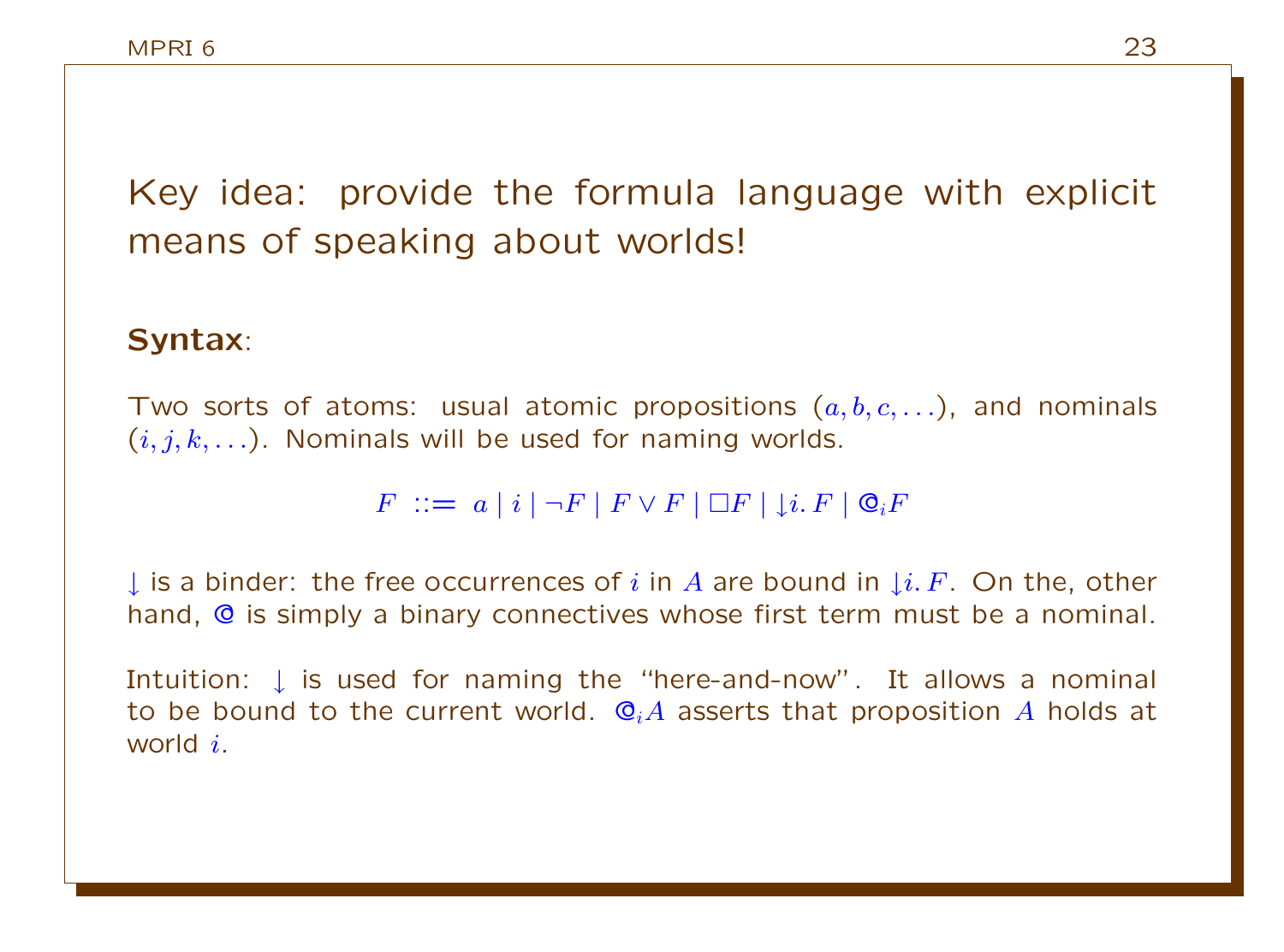#### Semantics:

Let  $M = \langle W, R, P \rangle$  be a Kripke model, and let  $\eta$  be a valuation that assigns to each nominal an element of W.

 $\mathcal{M}, \eta, s \models a$  iff  $s \in P(a)$ .  $\mathcal{M}, n, s \models i$  iff  $s = n(i)$ .  $\mathcal{M}, \eta, s \models \neg A$  iff not  $\mathcal{M}, \eta, s \models A$ .  $M, \eta, s \models A \vee B$  iff either  $M, \eta, s \models A$  or  $M, \eta, s \models B$ , or both.  $\mathcal{M}, \eta, s \models \Box A$  iff for every  $t \in W$  such that  $sRt, \mathcal{M}, \eta, t \models A$ .  $\mathcal{M}, \eta, s \models \mathcal{F} \mathcal{F} \mathcal{M}, \eta[i:=s], s \models A.$  $\mathcal{M}, \eta, s \models \mathbb{Q}_i A$  iff  $\mathcal{M}, \eta, \eta(i) \models A$ .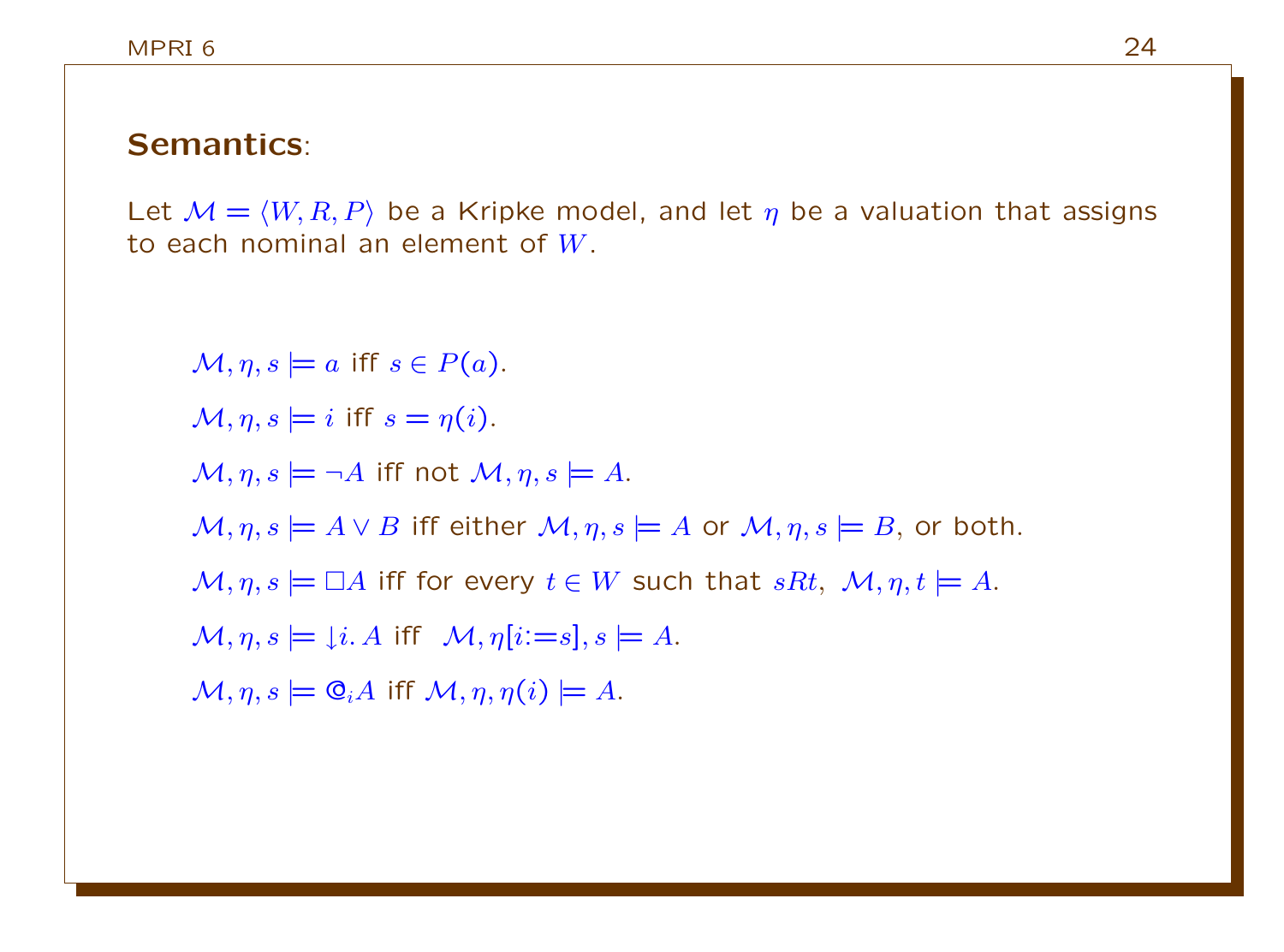#### Axiomatization:

- 1.  $\downarrow i$ .  $(A \supset B) \supset (A \supset \downarrow i$ . B), where i does not occur free in A
- 2.  $\downarrow i. A \supset (j \supset A[i:=j])$
- 3.  $\downarrow i. (i \supset A) \supset \downarrow i. A$
- 4.  $\mathop{\downarrow} i. A \equiv \neg \mathop{\downarrow} i. \neg A$
- 5.  $\mathbb{Q}_i(A \supset B) \supset (\mathbb{Q}_i A \supset \mathbb{Q}_i B)$
- 6.  $\mathbb{Q}_i A \equiv \neg \mathbb{Q}_i \neg A$
- 7.  $i \wedge A \supset Q_i A$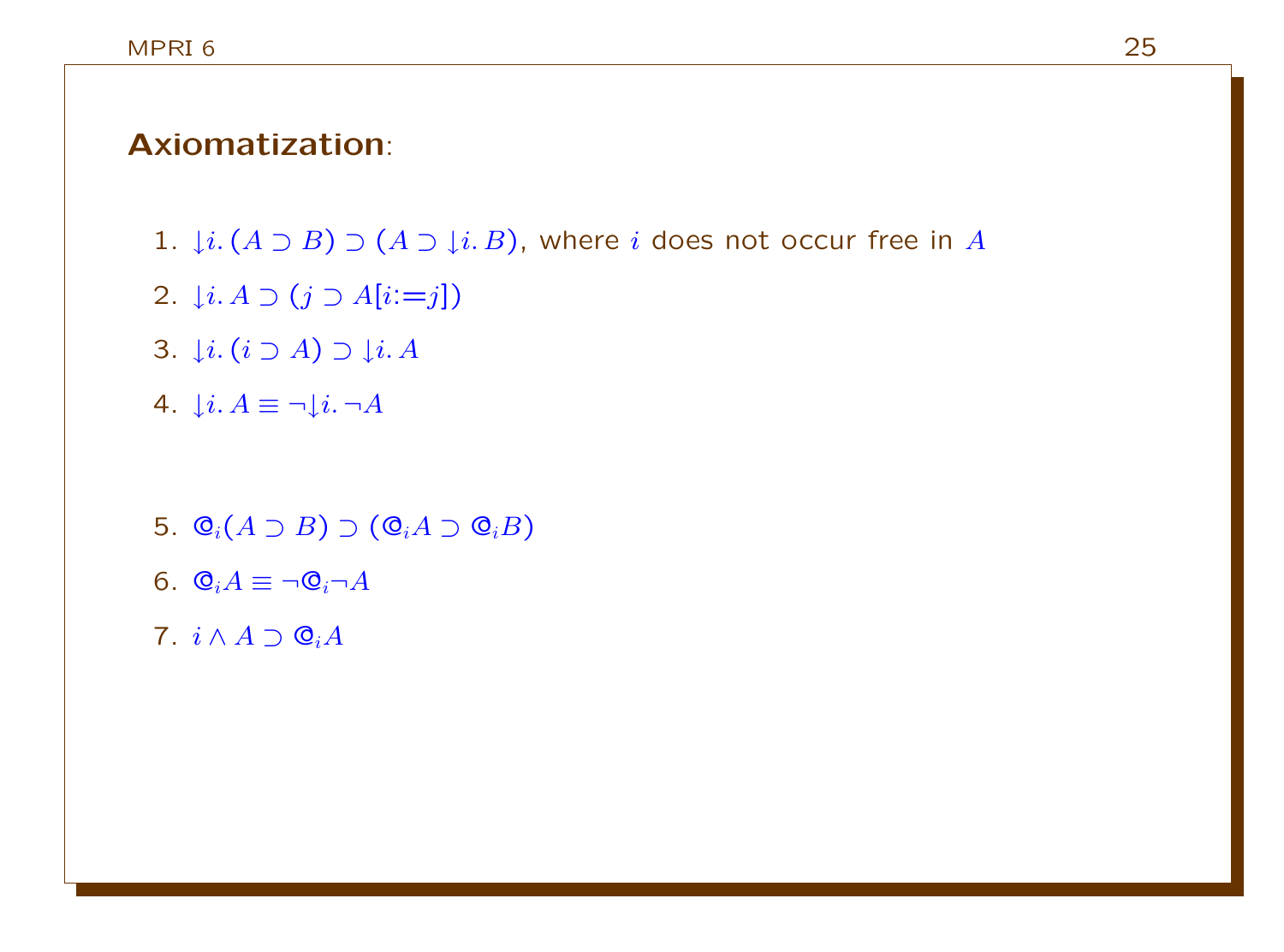